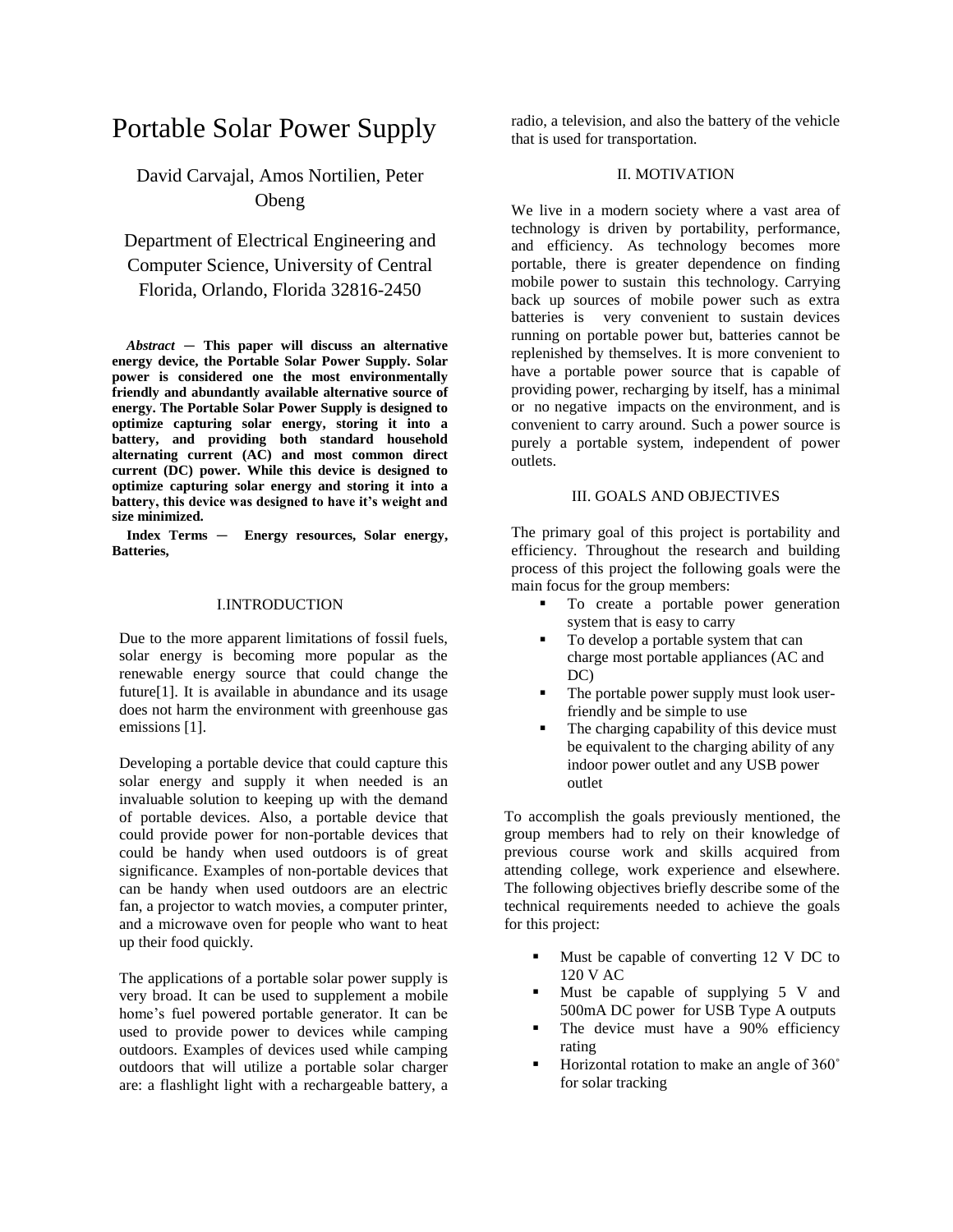Maximum Power Point Tracking (MPPT) that will match the solar panel's impedance with the battery's impedance to ensure that the maximum power that is received by the solar panel is transferred to the battery.

### IV. PROJECT FUNCTIONALITY

As mentioned earlier in the abstract of this paper, the Portable Solar Power supply is supposed to capture solar energy, store it into a 12 volt lead-acid battery, and then provide useful power for a broad range of devices that operation on both AC and DC power. To gain a better understanding of how this project will function as single unit, a basic block diagram illustrating the functionality of this project is illustrated below in Figure 1.



Fig. 1: Basic Block Diagram of the Functionality of the Portable Solar Power Supply

# V. SOLAR PANEL

A 50 Watt 12V nominal output Monocrystalline solar panel was chosen for this project. The Monocrystalline panel was chosen because it has the higher efficiency, high power per area, high stability and high liability. This solar panel was bought on Amazon, which was manufactured by Ramsond with dimensions of 24.6' x 1.2' x 21'. It has a max power of 50W, a weight of only 8.8 pounds, max current of 2.92 Amps, and maximum operating voltage of 17.1 Volts (seen in Figure below). The solar panel we have chose for the project was a good choice in order to have solar tracking functionality. Solar tracking is one of the goals in our project, which will essentially keep the greatest amount of panel surface area perpendicular to the feeding light source at all times. Below in Figure 2 is an illustration of this solar panel.



Fig. 2: 50 Watt Monocrystalline Solar Panel.

#### VI. MAXIMUM POWER POINT TRACKING

Maximum power point tracking (MPPT) was one of the critical features of the battery charging process of this project. It increases the efficiency of charging the battery from the solar panel. The maximum power point occurs where the current and voltage at which a solar module can generate the maximum power. The maximum power point location is not known in advance.

To gain a better understanding of how MPPT increases the efficiency of the charging process for the Portable Solar Power Supply, a close examination of the electrical characteristics of a solar panel will be discussed [2]. Solar panels convert photons from the sun striking their surfaces into electricity of a characteristic voltage and current [2]. The electrical output of a solar panel can be plotted on a graph of voltage (V) versus current (I) (an IV curve) [2]. Looking at the performance of a solar panel in Figure 3 below, the resulting line on the graph shows the current output of the panel for each voltage at a specified light level and temperature [2]. The current is constant until arriving at the higher voltages, when it falls off rapidly [2]. This IV curve applicable to the electrical output of all solar panels [2].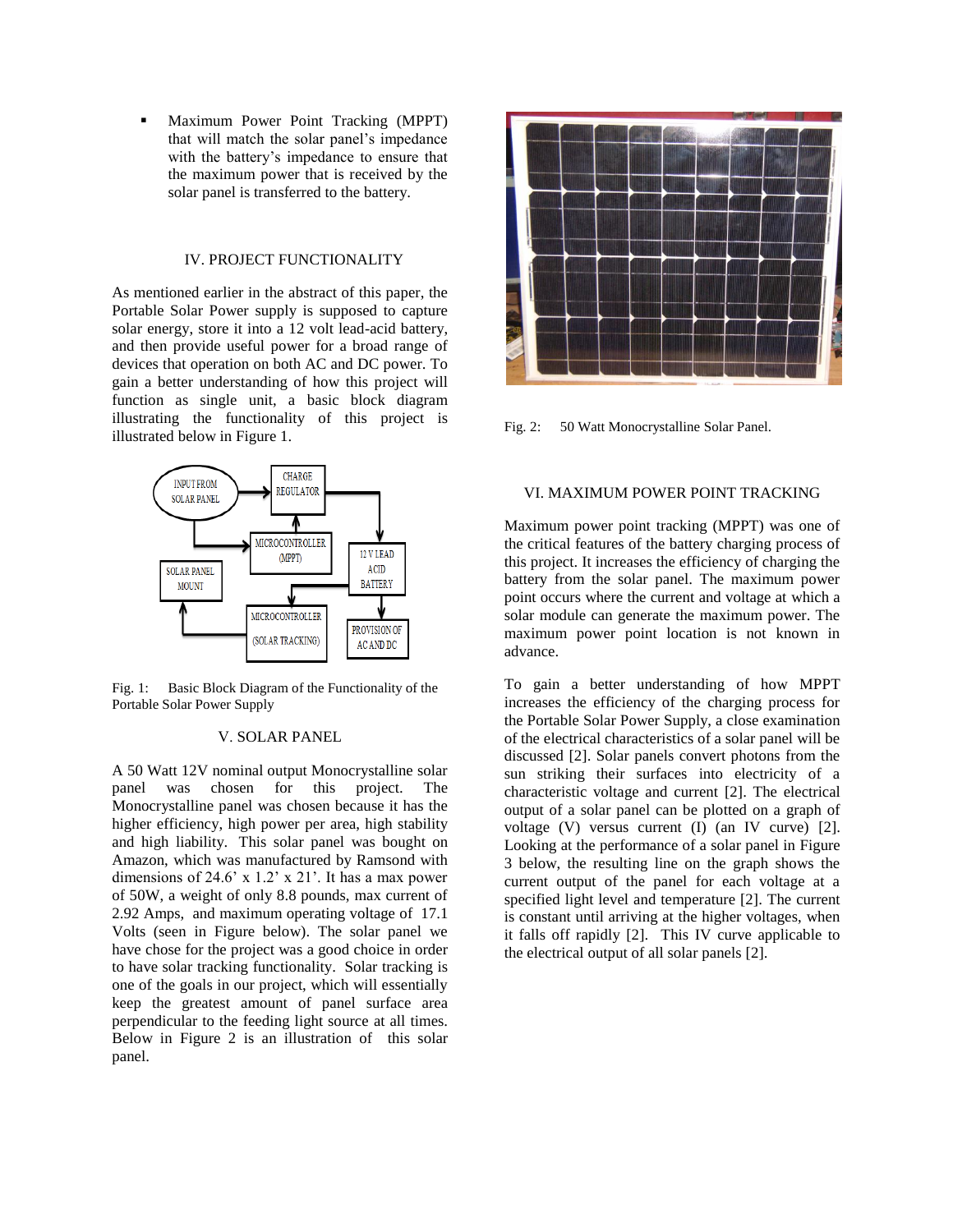

Fig. 3: Current, voltage, and Power Curves for Solar Panels. Reprinted with Permission Granted from Tim Nolan, www.timnolan.com

However, in a solar power system there is more concern about the power that can be extracted out of the system, power that can be used to do useful work [2]. In an electrical system, power is measured in watts, which is the product of the voltage and current (W = I x V) generated by the panel [2]. Looking at the graph of the watts generated by the solar panel in Figure shows an interesting characteristic: the maximum watts are produced at a panel voltage of about 18 V [2]. This value is called the maximum power point (MPP) [2]. The purpose of the charge controller is to generate the maximum power from the solar panels so, for a solar panel with the performance characteristics in Figure 2, operating the solar panel very close to this value is optimal [2]. For the Portable Solar Power Supply, if the solar panel was used to charge a 12 V battery directly, the battery would pull the operating voltage of the solar panel down from its MMP voltage (18.4 V) to its own voltage [3]. There is a DC/DC converter built into the charge controller to convert the solar panel's higher voltage, and lower current into a lower voltage and higher current output for the battery [2]. This conversion process ensures that the input power is the same at the output [2].

For any solar panel, the MPPT is not fixed [2]. The IV curves change with the amount of light, the temperature of the panel, and also for each individual solar panel [2]. As the curves change, the MPPT also changes [2].

The charge controller for the Portable Solar Power Supply uses an iterative approach to finding this constantly changing MPP [2]. This iterative approach is called the Hill Climbing Algorithm [2]. This Hill Climbing Algorithm is implemented on an Arduino Microcontroller. The software that implements the Hill Climbing Algorithm is described below [2]:

- Increase the conversion ration of the DC/DC/converter.
- Measure the solar panel Watt.
- If the solar panel watts are greater than the last measurement ,
- Then it is climbing the front of the hill, loop back and do it again.
- Else if Watts are less than the last time measurement,
- Then it is on the back side of the hill, decrease the conversion ratio and loop back to try again

This Hill Climbing Algorithm occurs about once a second in the charge controller and performs a good job of keeping the solar panel operating at its maximum power point [2].

Below in Figure 4 is a schematic illustration of the charge controller that was built by our group.



Fig. 4: Charge Controller

# VII. MICROCONTROLLER

For the charge controller and solar tracking, the group decided to build two Arduino microcontrollers to perform these tasks. To build each Arduino, the components that the group used were: 1 protoboard, 22AWG wire, an LT1676 switching voltage regulator, 2 LEDs, 2 220 ohm resistors, 1 10k Ohm resistor 2 10uF capacitors, a 16 MHz clock crystal, 2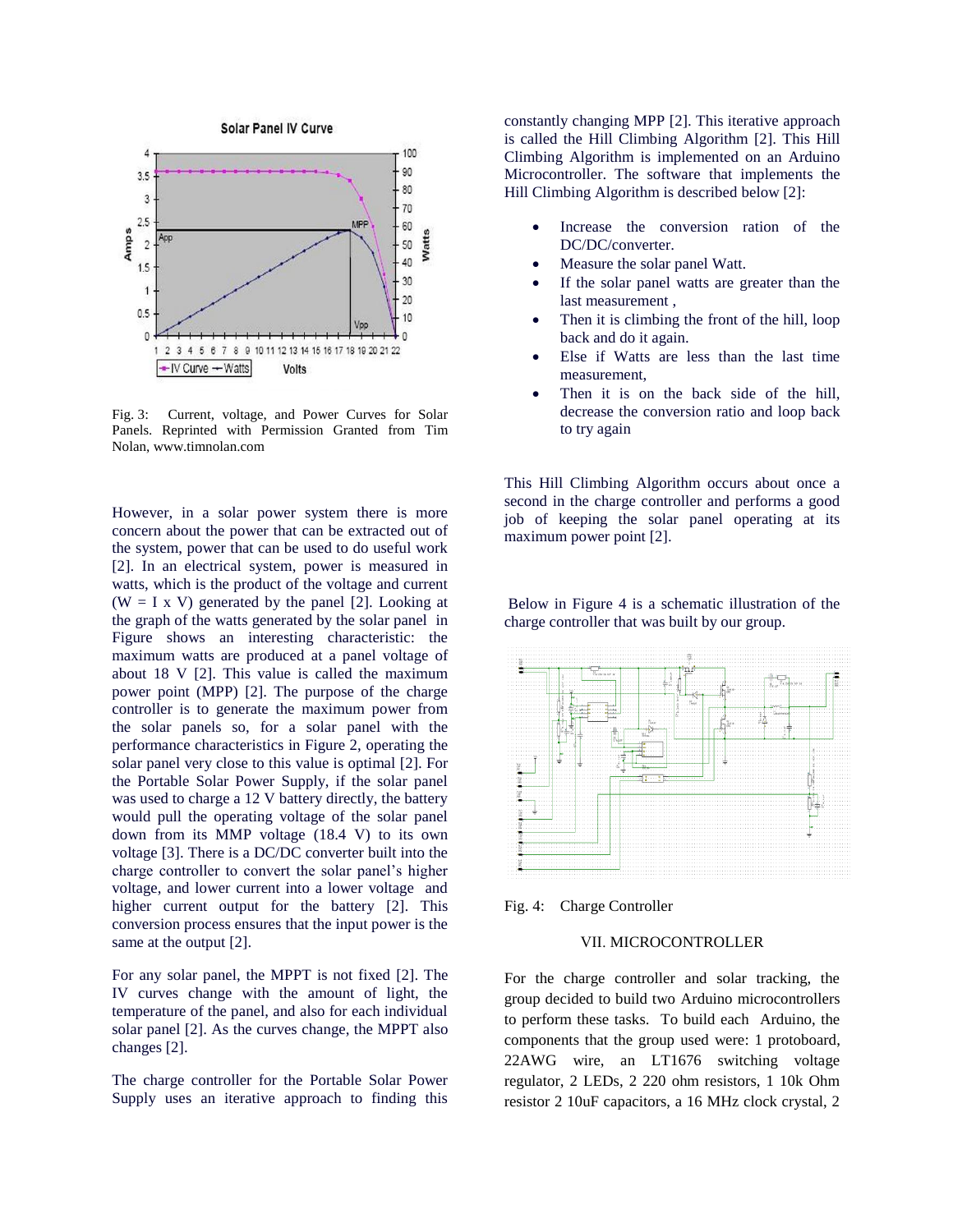22 pF capacitors, a small momentary normally open ("off") button, i.e. Omron type B3F. The group decided to build the Arduino with a switching voltage regulator as opposed to a linear voltage regulator due to the fact that switching voltage regulators are more efficient than linear voltage regulators. The voltage regulator was designed by using a LT1676 chip manufactured by Linear Technology. This buck converter will take the output of the charge controller and step it down to 5V and a current of 500mA. The LT1676 buck converter was also used for the DC to DC converter, which will be explained in full detail in the DC to DC converter section . One of the Arduinos that was built by the group is illustrated in Figure 5 below.



Fig. 5: Arduino Microcontroller with Switching Voltage Regulator

#### VIII. BATTERY

The battery chosen for this project is a 12 V Sealed Lead Acid battery with 6 cells and 35Ah, which is manufactured by Battery Mart. The battery has an approximate battery life of over 100,000 operating hours and 450A max discharge surge current and minimum charge current of 1 Amp. The battery's dimension is  $7.65' \times 5.25' \times 7.18'$  and weighing 29 pounds, which was a good size in comparison to other batteries found while doing research. The battery is the heaviest part of the project, therefore, finding a battery at a good size and weight was a key factor for our project . The advantages of this battery are it has no memory effect, recyclable, and has long service life. The battery can also operate in wide

temperatures ranging from -40 degrees to 60 degrees Celsius. The battery used in the project is shown in Figure 6 below.



Fig. 6: 12 Volt Lead- Acid Battery

# IX. LCD DISPLAY

To monitor the status of the charge controller an SSCF20 20 line X 2 character LCD display was implemented into this project. This LCD display has a built-in HD44780 equivalent controller that makes it compatible with the Arduino microcontroller that the group used for the Portable Solar Power Supply. This LCD display has can display white text on a blue background. The interfacing is simplified with 4-bit and 8-bit communications. The dimension of this LCD display is 116.0 \* 36.0 \* 13.0 mm. It is wired to the Arduino microcontroller that the group built. Below in Figure 7 is an illustration of the LCD display.



Fig. 7: 20 Character by 2 Line LCD Display

# X. SOLAR TRACKING

During the research process, the group learnt that if solar tracking was implemented into the project, it can increase the amount of energy delivered into the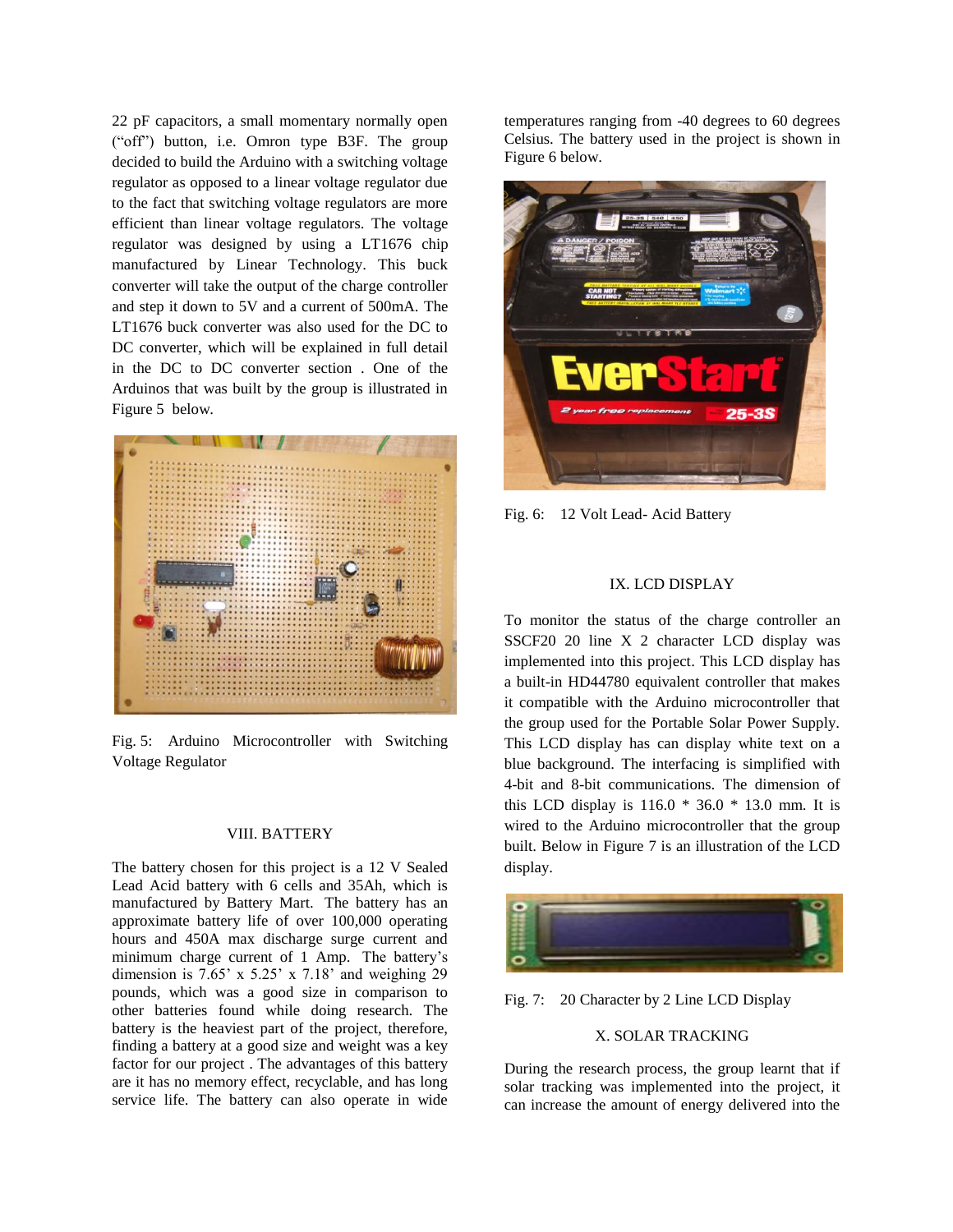battery of the Portable Solar Power Supply. The group decided to implement a single axis tracking system that follows the azimuth of the sun. Based on research, the group decided to only incorporate a horizontal axis tracking system because it is expected to increase the efficiency of the portable Solar Power Supply by 26 percent, while a two-axis tracking system that can track the elevation of the sun along with the azimuth, is expected to increase the efficiency of a solar system up to 32 percent [3]. A two-axis tracking system will only yield a 5 percent increase in efficiency when compared to a single axis tracking system that will follow the azimuth of the sun.

### XI. SERVO MOTOR

For this project to be capable of single axis tracking that tracks the azimuth of the sun, a servo motor was used. The group chose to use a large ROB-09064 servo with a standard 3 pin power and control cable. The dimension of this servo motor is 41 by 20 by 38 mm. Some of the features that made this servo a suitable choice for this project is listed below:

- 3 pole ferrite, all nylon gear
- Top ball bearing
- Operating Voltage: 4.8 V ~6.0 V
- Operating Speed:
	- o 0.20 sec/60 degree (4.8 V)
		- o 0.16 sec/60 degree (6.0 V)
- Stall torque:
	- $\circ$  5.2 kg\*cm (4.8 V)
	- $\circ$  6.5 kg\*cm (6.0 V)
- Temperature Range: -20 ℃~60 ℃
- Dead band width: 4µs
- Connector wire length: 32cm

### XII. PHOTORESISTORS

Photoresistors play a critical role to perform solar tracking. For this project, the group chose to use a pair of VT935G photoresistors. The absolute maximum temperature range for operating and storage of these photoresistors are  $-40$  to  $+75$  degrees Celsius. The continuous power dissipation is 80mW and derate above 25 ˚C is 1.6mW/ ˚C. The active surface of these photoresistors are plastic coated for protection. These photoresistors have a maximum peak voltage of 100 volts. The sensitivity of these photoresistors are 0.90γ typ. The photoresistors will be placed on the solar mount with a shadowbox between the two, which will cast a shadow in the direction of where the sun is facing causing a circuit

response. Below in Figure 8 is an illustration of the pair of photoresistors that were used for solar tracking.





# XIII. DC-TO-DC CONVERTER

One of the main goals of the project was having a DC output having a 5V and 500mA output. The DC to DC converter will be connected to a DC output, which is a USB type A. This buck converter can take in a range of 8 to 40V and step it down to 5V with a current of 50 mA. The buck converter we are using is a LT1676 manufactured by linear technology. The LT1676 will take 12V in from the battery and step it down to the desired output. It has an efficiency of 85% when the current load is at 500 mA.



Fig. 9: DC-to-DC Converter

Figure 9 above shows the LT1667 soldered on the protoboard. It was not a complicated circuit and was able to output 5V and a current of an average of 450mA current when testing with a 10 ohm resistor.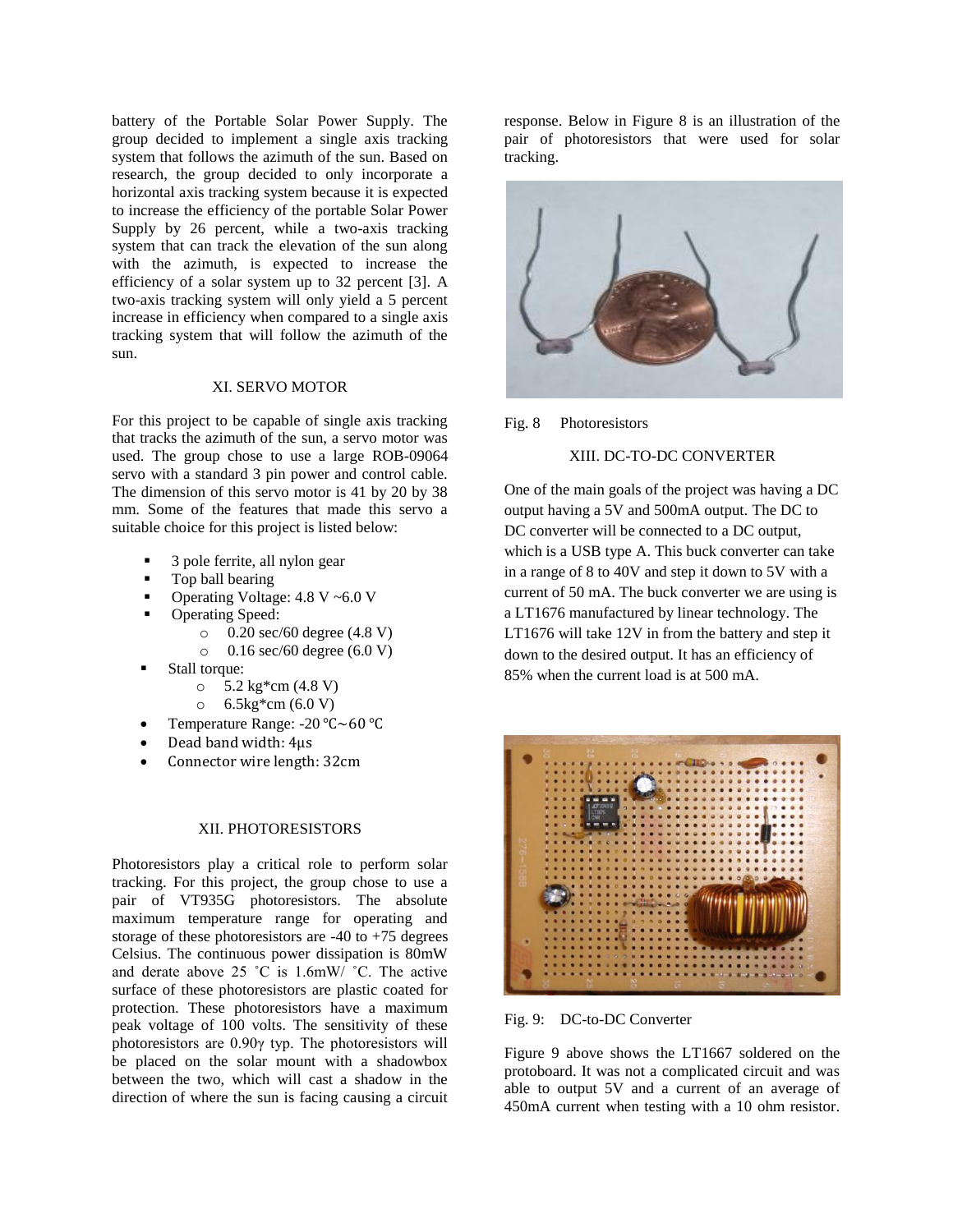The converter was hooked up to the USB type A output and was able to charge a cell phone for testing purposes.

# XIV. DC/AC INVERTER

Basically, power inverter or inverter is a very useful electrical device which converts DC voltage into AC voltage depending on the desired output need. If you want to boost the DC voltage read across a battery or a solar panel into AC voltage, the best way to do so is to use a Power Inverter. Such is the main purpose of this section, using a Power inverter we would elevate a particular 12 DC volts from a solar panel and converts it into 120 AC volts. The realization of this specific purpose could achieve using a variety of inverters, some with more efficiency than others and also more expensive. Our goal is to create and build such an efficient device with the least cost of money possible that also presents more features and better performance.

Modern inverters, however, configure in a way that they use a basic circuit diagram that converts the low DC voltage into a high DC voltage first, and then converts the high DC into a desired AC output voltage. This process is carrying out through some different components that constitute the inverter configuration system itself. Among these components we can illustrate:

- 1. A DC to DC converter or a simple microcontroller that takes the low input DC and converts it into a high DC out.
- 2. An H-bridge inverter which is nothing but a very efficient electronic circuit that converts the incoming high DC voltage from the DC to DC converter or Microcontroller into the desired AC output voltage using a couple of high power MOSFETs which act like electronic switches.
- 3. A Pulse Width Modulator (PWM) which is a special circuit that control and regulate the output AC voltage resulted from the Hbridge inverter. Usually, the PWM uses simple method by comparing a fixed frequency and magnitude triangular carrier with the AC waveform desired.
- 4. A digital filter which is most often used to correct and reconfigure the output at any desired frequency. Depending on the response we have, low pass, high pass, and band pass behavior with a specific frequency, an active filter can be used to

reduce the attenuations of the signal and sharp the edge at cutoff frequency.



Fig. 10: Schematic of Inverter

The previous schematic is the one considered for the inverter design. Originally, we wanted to use a high voltage DC to DC converter, more specifically, a high DC voltage that would take 12V DC from the battery and convert it into 170V DC. After, a lot of research, we concluded that this high voltage DC to DC converter would not be so convenient for our project and we considered to use a transformer instead in order to boost the high AC voltage. Also, we have proposed to use a MSP430F449; however, after analysis of this particular microcontroller, we realized that the use of another microcontroller would be more convenient since all we need is generate the pulse width modulation to operate the MOSFETs on the bridge. The microcontroller we have considered this time is the PIC16F628A. As specifications, we only used six (6) of the eighteen (18) of this particular microcontroller.

Also, for the transformer we have considered a  $12 - 0$ – 12 on the primary side and a 200 V AC on the secondary side. In addition, considering that the output AC voltage derived from the inverter supposes to be at 60Hz which is considered to be low frequency signals, we have decided to build a lowpass filter in order to reduce and reject the highfrequencies that may be resulted, and as well as clean the system from external noises and attenuations.

The following picture is the final design of the Inverter. As stated, we expected to output 120V RMS and 2.5A at 60 Hz without any load connected to it.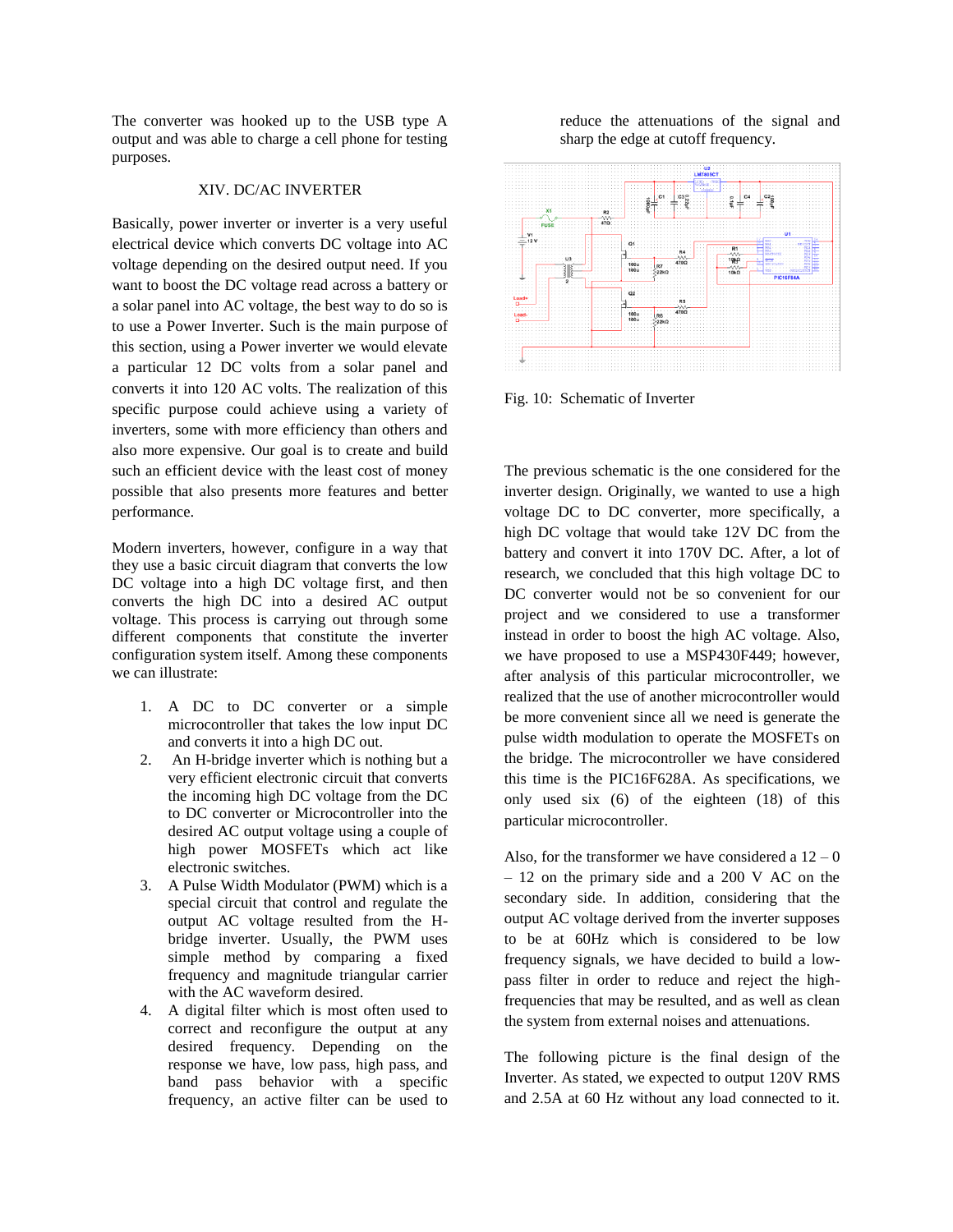After testing, the results were very close to realization. We were able to output 118V RMS and 2.3A at 60 Hz, which leads us to an efficiency of 90 percent.



Fig. 11: Inverter

#### XV. FORMICA LAMINATED PLYWOOD BOX

In order for the project to be portable we designed a box to put all of the components inside. The box is made of 3/4" plywood and was laminated with Formica. The dimensions of the box are 20' x 8.5' x 13'. The box was designed with two handles on the side for convenience purposes to carry it around. The box has a door in the back in order to replace or change any of the components if needed so. The box has the solar panel mount and the servo motor screwed on the top of it. The front of the box will have the LCD screen, USB A type output, and a AC Output. Below in Figure 12 is an illustration of the box that was designed for this project



Fig. 12: Formica Laminated Plywood Box that was Designed by the Group

# XVI. TESTING

After completion of the Portable Solar Power Supply, the group tested it as a single unit to make sure that everything works properly when connected together. The first type of testing was performed indoors. First we tested the solar tracking capabilities by shining a moving flashlight and checking to see if the solar panel will rotate to follow the direction of the moving flashlight. Then we measured the solar panel voltage and current and also the battery's voltage and current to see if the maximum power point features was functioning properly. After we testing these two features, based on the results obtained, we had evidence that these features were functioning properly. Based on the input and output current and voltage values obtained from the charge controller, it has an efficiency rating of 95 percent.

When the group was finished testing the battery charging portions of the project, the group progressed by testing the capability of this device to provide output AC nd DC power. The inverter was tested by plugging in a 5 Watt rating AC alarm clock radio into the output terminals of the inverter. The alarm clock radio functioned normally when connected to the inverter. The DC/DC converter was testing by connecting a cell phone that can be charged with a Type A USB cable than can fit into the output terminals of the DC/DC converter. The cell phone's display showed that it was charging properly.

The group then took the Portable Solar Power Supply outdoors to further test the solar tracking and maximum power point capabilities. These two features also worked as expected when the device was taken outdoors to be tested.

#### **CONCLUSION**

It was beneficial for the group to spend a semester doing research before building a real prototype of the Portable solar Power Supply. To create this project, some of the areas that the group had to do research on were power electronics, microcontrollers, and mechanical systems. Various components were modified during the prototyping stage for this project. The research assisted the group to be well familiar with the project to be implemented such that if a component needed to be substituted for another one during the prototyping stage, the group was ready to be able to adapt to this change and still meet the requirements of this project. Concerning efficiency,